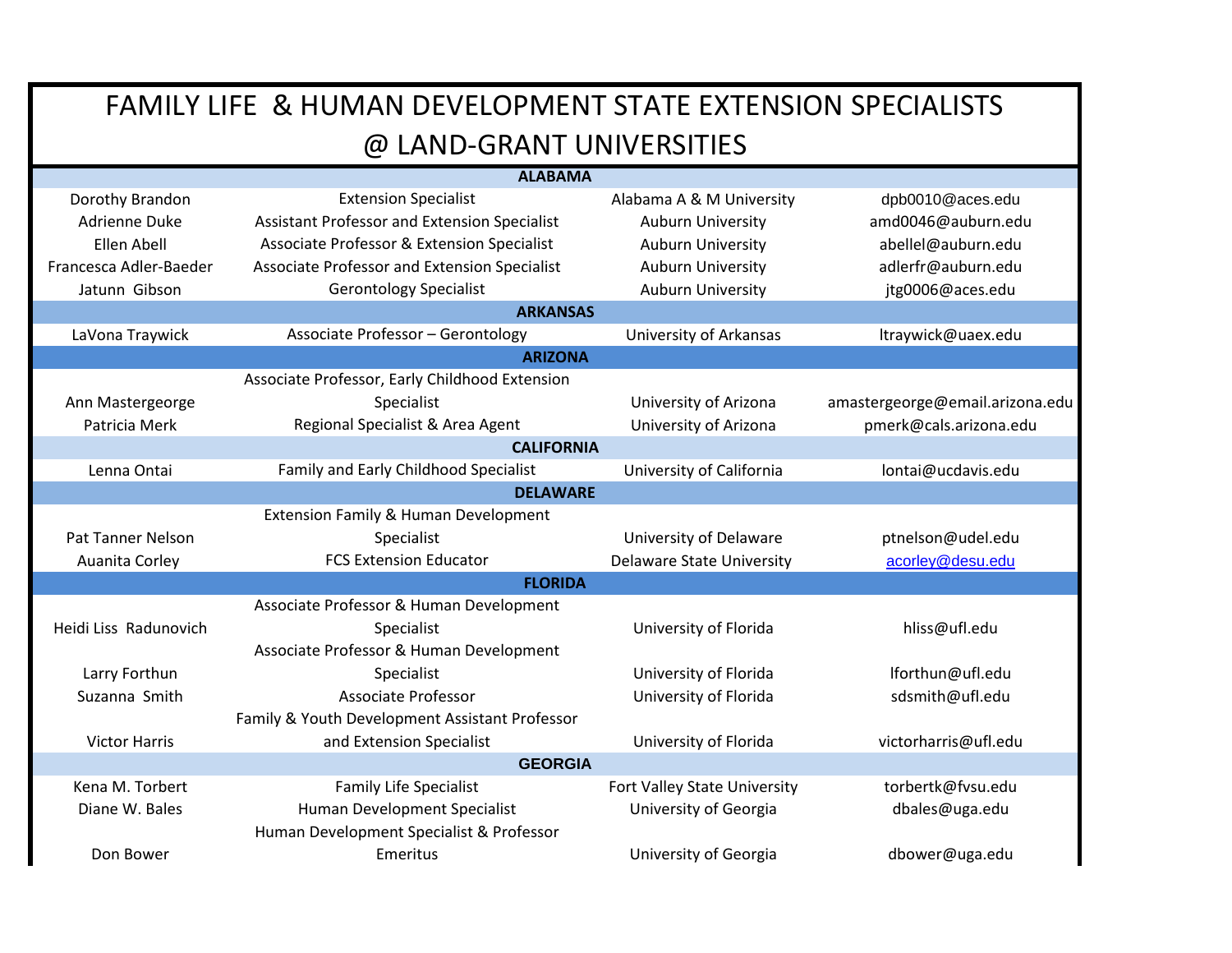| <b>Ted Futris</b>        | Family Life Specialist and Associate Professor      | University of Georgia             | tfutris@uga.edu          |  |
|--------------------------|-----------------------------------------------------|-----------------------------------|--------------------------|--|
|                          | <b>HAWAII</b>                                       |                                   |                          |  |
| Barbara DeBaryshe        | Specialist                                          | University of Hawaii              | debarysh@hawaii.edu      |  |
| Loriena Yancura          | Assistant Professor, Department of FCS              | University of Hawaii at Manoa     | loriena@hawaii.edu       |  |
| Sylvia Yuen              | Human and Family Policy Specialist                  | University of Hawaii at Manoa     | syuen@hawaii.edu         |  |
|                          | <b>IOWA</b>                                         |                                   |                          |  |
| Anthony Santiago         | <b>Family Life Extension State Specialist</b>       | <b>Iowa State</b>                 | ads@iastate.edu          |  |
|                          | Associate Professor & Family Life Extension State   |                                   |                          |  |
| Kimberly Greder          | Specialist                                          | <b>Iowa State</b>                 | kgreder@iastate.edu      |  |
| Lesia Oesterreich        | Family Life Extension State Specialist              | Iowa State                        | loesterr@iastate.edu     |  |
|                          | <b>IDAHO</b>                                        |                                   |                          |  |
| <b>Harriet Shaklee</b>   | <b>Extension Family Development Specialist</b>      | University of Idaho               | hshaklee@uidaho.edu      |  |
|                          | <b>ILLINOIS</b>                                     |                                   |                          |  |
|                          | Associate Professor and Extension Specialist,       | University of Illinois at Urbana- |                          |  |
| Aaron T. Ebata           | <b>Family Life</b>                                  | Champaign                         | ebata@illinois.edu       |  |
|                          | Assistant Professor of Applied Family Studies &     | University of Illinois at Urbana- |                          |  |
| Angela Wiley             | <b>Extension Specialist</b>                         | Champaign                         | awiley@uiuc.edu          |  |
| <b>INDIANA</b>           |                                                     |                                   |                          |  |
| Barbara A. Beaulieu      | Human Development Extension Specialist              | <b>Purdue University</b>          | Barbb@purdue.edu         |  |
| Dreama (Dee) Love        | Human Development Extension Specialist              | <b>Purdue University</b>          | loved@purdue.edu         |  |
| <b>KANSAS</b>            |                                                     |                                   |                          |  |
|                          | Assistant Professor and Extension Specialist, Early |                                   |                          |  |
| <b>Bradford B. Wiles</b> | Childhood Development                               | Kansas State                      | bwiles@ksu.edu           |  |
|                          |                                                     |                                   |                          |  |
| Charlotte Shoup Olsen    | Professor and State Specialist in Family Systems    | Kansas State                      | colsen@ksu.edu           |  |
|                          | <b>KENTUCKY</b>                                     |                                   |                          |  |
|                          |                                                     |                                   |                          |  |
|                          | Assoc. Prof., State Specialist for Family Economics |                                   |                          |  |
| Joanne Bankston          | and Management, Coordinator, FCS Division           | Kentucky State University         | joanne.bankston@kysu.edu |  |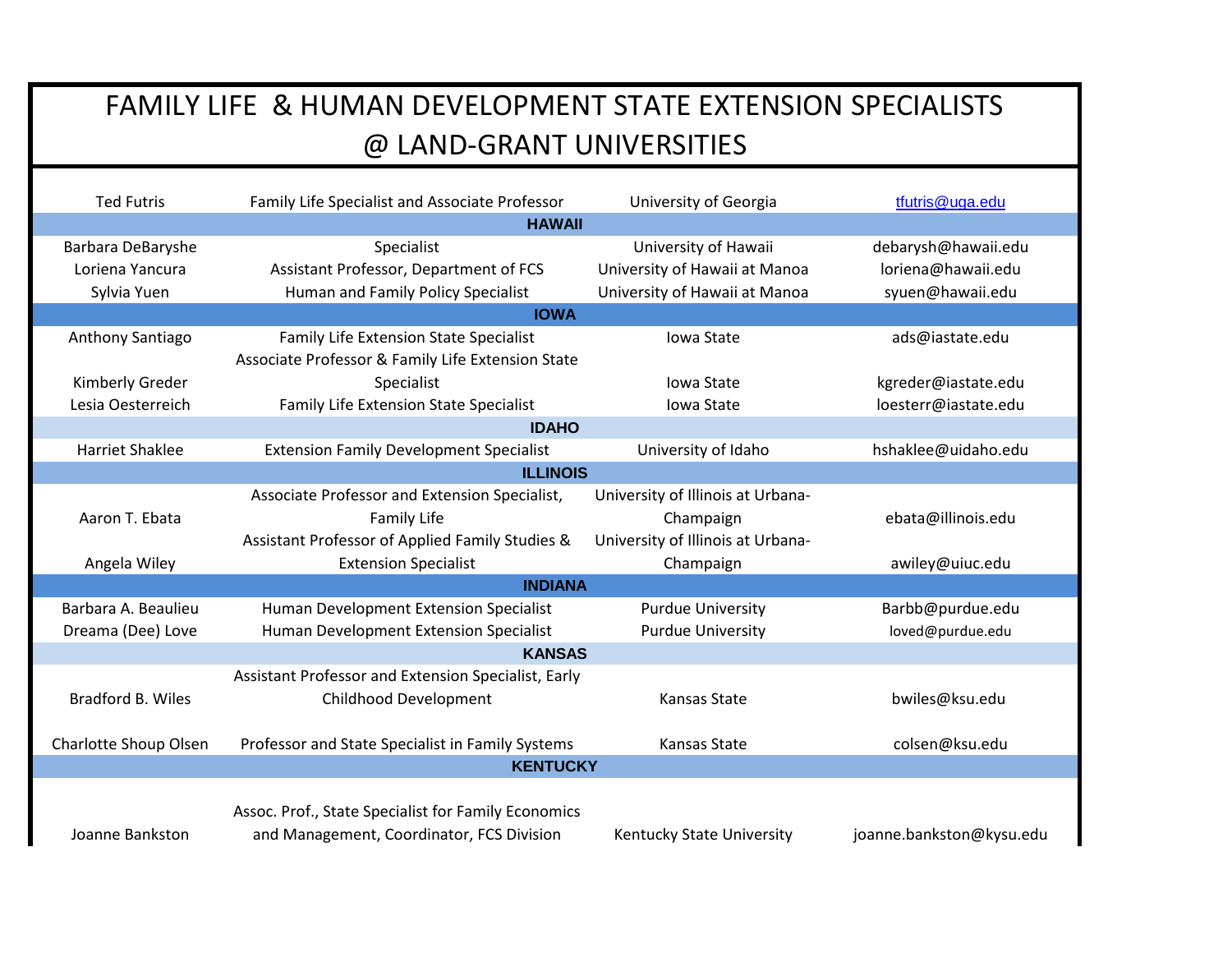| Amy Hosier                 | State Specialist in Family Life Education          | University of Kentucky           | amy.hosier@uky.edu            |  |
|----------------------------|----------------------------------------------------|----------------------------------|-------------------------------|--|
|                            | <b>LOUISIANA</b>                                   |                                  |                               |  |
|                            | Professor and Extension Specialist (Family and     |                                  |                               |  |
| Becky White                | Child Development)                                 | Louisiana State University       | bwhite@agcenter.lsu.edu       |  |
|                            | Professor/Specialist, Family and Child             | Louisiana State University       |                               |  |
| Diane Sasser               | Development                                        | <b>Agricultural Center</b>       | dsasser@agctr.lsu.edu         |  |
|                            |                                                    | Southern University A&M          |                               |  |
| Kasundra D. Cyrus          | <b>Associate Specialist</b>                        | College                          | kasundra_cyrus@suagcenter.com |  |
|                            | <b>MASSACHUSETTS</b>                               |                                  |                               |  |
| Shirley A. Mietlicki-Floyd | <b>Extension Assistant Professor,</b>              | University of Massachusetts      | mietlicki@umext.umass.edu     |  |
|                            | <b>MARYLAND</b>                                    |                                  |                               |  |
| Stephanie Grutzmacher      | Research Associate                                 | University of Maryland           | grutz@umd.edu                 |  |
|                            | Associate Professor / Extension Nutrition          | University of Maryland - Eastern |                               |  |
| Virginie Zoumenou          | Specialist                                         | Shore                            | vmzoumenou@umes.edu           |  |
|                            | <b>MAINE</b>                                       |                                  |                               |  |
| Leslie A. Forstadt         | Child and Family Development Specialist            | University of Maine              | leslie.forstadt@maine.edu     |  |
| <b>MICHIGAN</b>            |                                                    |                                  |                               |  |
|                            | Human Development Program Leader and               | Michigan State University        |                               |  |
| Dawn Contreras             | <b>Assistant Director</b>                          | Extension                        | contrer7@msu.edu              |  |
| <b>MINNESOTA</b>           |                                                    |                                  |                               |  |
| Jodi Dworkin               | Associate Professor & Extension Specialist         | University of Minnesota          | jdworkin@umn.edu              |  |
| <b>MISSOURI</b>            |                                                    |                                  |                               |  |
| <b>Yvonne Matthews</b>     | <b>State Specialist for Human Development</b>      | Lincoln University               | matthewy@lincolnu.edu         |  |
|                            |                                                    | University of Missouri -         |                               |  |
| Jacqueline Benson          | Assistant Professor and State Extension Specialist | Columbia                         | bensonjj@missouri.edu         |  |
|                            |                                                    | University of Missouri -         |                               |  |
| <b>Tashel Bordere</b>      | Assistant Professor and State Extension Specialist | Columbia                         | borderet@missouri.edu         |  |
|                            | Associate Professor & State Cooperative            | University of Missouri -         | schrammdg@missouri.edu        |  |
| David Schramm              | <b>Extension Specialist</b>                        | Columbia                         |                               |  |
| <b>MISSISSIPPI</b>         |                                                    |                                  |                               |  |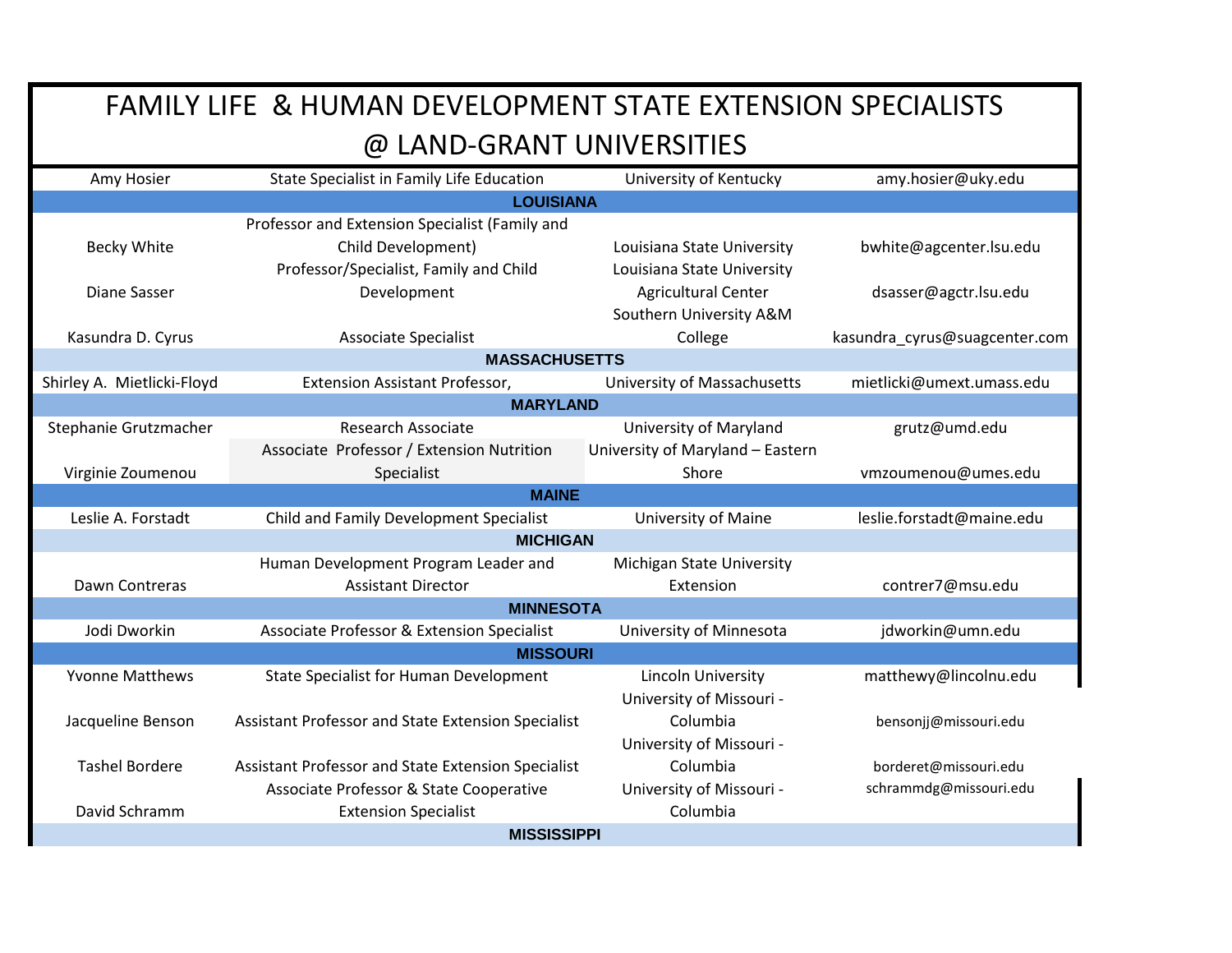| Katrina Akande                                 | Assistant Extension Professor - Family Life        | Mississippi State University       | kakande@humansci.msstate.edu |  |
|------------------------------------------------|----------------------------------------------------|------------------------------------|------------------------------|--|
| Alisha Hardman                                 | <b>Assistant Extension Professor - Family Life</b> | Mississippi State University       | a.hardman@msstate.edu        |  |
| Louise Davis                                   | Child and Family Development Specialist            | Mississippi State University       | louised@ext.msstate.edu      |  |
|                                                | <b>MONTANA</b>                                     |                                    |                              |  |
| Sandy Bailey                                   | Human Development and Family Specialist            | Montana State University           | baileys@montana.edu          |  |
|                                                | <b>NORTH CAROLINA</b>                              |                                    |                              |  |
|                                                | Associate Professor & Human Development            |                                    |                              |  |
| Andrew Behnke                                  | Specialist                                         | North Carolina State University    | andrew_behnke@ncsu.edu       |  |
|                                                | Associate Professor & Adult Development/Aging      |                                    |                              |  |
| Lucille B. Bearon                              | Specialist                                         | North Carolina State University    | luci_bearon@ncsu.edu         |  |
|                                                | Assistant Professor & Human Development            |                                    |                              |  |
| Nichole L. Huff                                | Specialist                                         | North Carolina State University    | nichole huff@ncsu.edu        |  |
|                                                | Assistant Professor & Human Development            |                                    |                              |  |
| Kim Allen                                      | Specialist                                         |                                    | kimberly_allen@ncsu.edu      |  |
| <b>NORTH DAKOTA</b>                            |                                                    |                                    |                              |  |
| Associate Professor & Extension Family Science |                                                    |                                    |                              |  |
| Sean Brotherson                                | Specialist                                         | North Dakota State University      | sean.brotherson@ndsu.edu     |  |
| <b>NEBRASKA</b>                                |                                                    |                                    |                              |  |
| Maria de Guzman                                | <b>Adolescent Specialist</b>                       | University of Nebraska             | mguzman2@unlnotes.unl.edu    |  |
|                                                | Assistant Professor/Early Childhood Education      |                                    |                              |  |
| Rebecca Swartz                                 | <b>Extension Specialist</b>                        | University of Nebraska             | rswartz2@unl.edu             |  |
|                                                | Assistant Professor, Extension Early Childhood     |                                    |                              |  |
| Tonia Durden                                   | <b>Education Specialist</b>                        | University of Nebraska             | tdurden2@unl.edu             |  |
| <b>NEW HAMPSHIRE</b>                           |                                                    |                                    |                              |  |
| Malcolm L. Smith                               | Family Life & Family Policy Specialist             | University of New Hampshire        | msmith@ceunh.unh.edu         |  |
|                                                |                                                    |                                    |                              |  |
| <b>Malcolm Smith</b>                           | <b>Extension Professor Department of Education</b> | University of New Hampshire        | Malcolm.smith@unh.edu        |  |
|                                                | <b>NEW MEXICO</b>                                  |                                    |                              |  |
| Diana DelCampo                                 | Child Development & Family Life Specialist         | <b>New Mexico State University</b> | ddelcamp@nmsu.edu            |  |
| <b>NEVADA</b>                                  |                                                    |                                    |                              |  |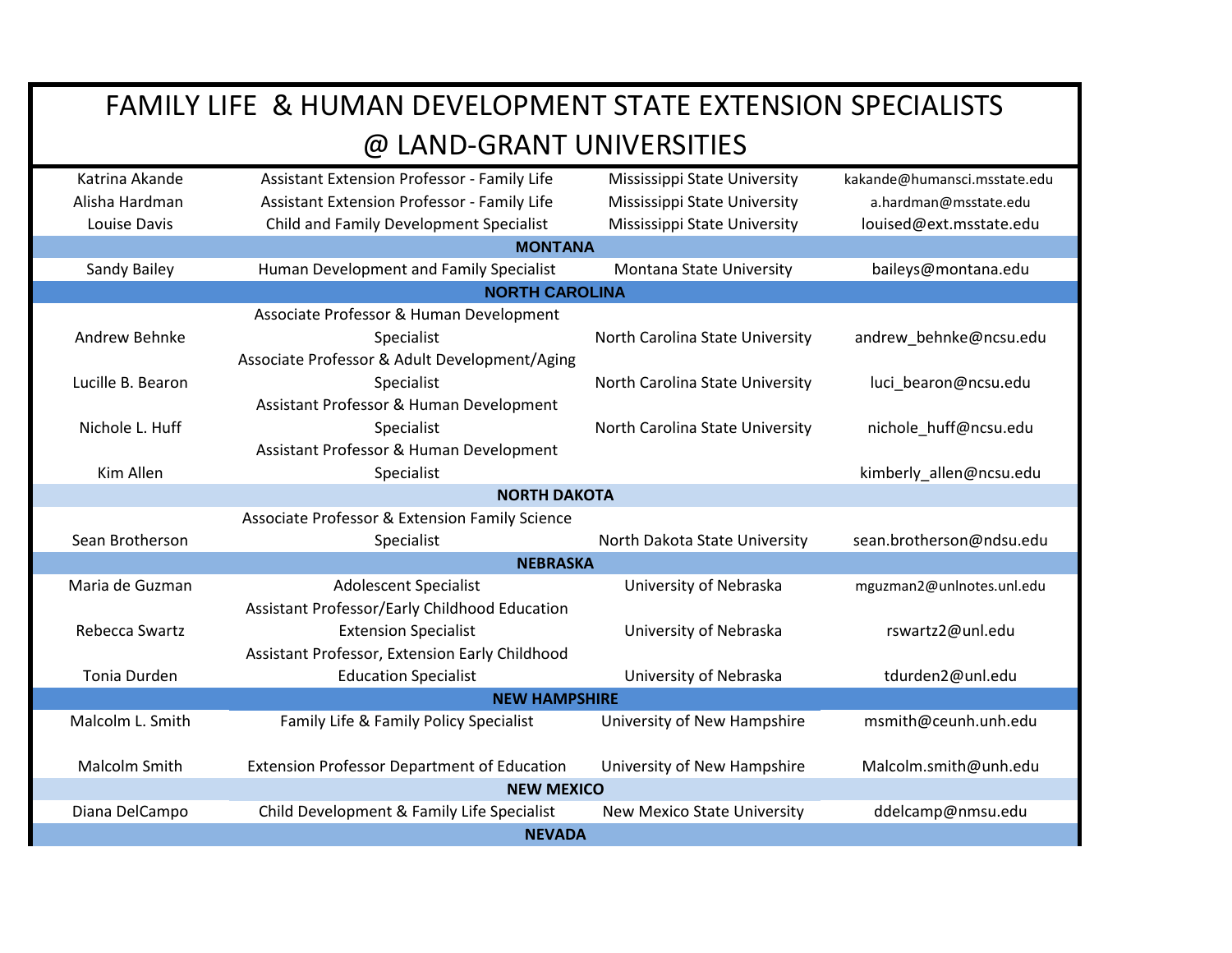| Dan Weigel           | <b>State Human Development Specialist</b>          | University of Nevada - Reno    | weigeld@unce.unr.edu      |  |
|----------------------|----------------------------------------------------|--------------------------------|---------------------------|--|
| Sally S. Martin      | Professor & State Extension Specialist             | University of Nevada - Reno    | smartin@unr.edu           |  |
|                      |                                                    |                                |                           |  |
| <b>William Evans</b> | Professor and Youth Development State Specialist   | University of Nevada - Reno    | wevans@unr.edu            |  |
|                      | <b>NEW YORK</b>                                    |                                |                           |  |
| <b>Brian Leidy</b>   | <b>Senior Extension Associate</b>                  | <b>Cornell University</b>      | bl15@cornell.edu          |  |
| <b>Marney Thomas</b> | <b>Senior Extension Associate</b>                  | <b>Cornell University</b>      | mgt2@cornell.edu          |  |
|                      | <b>OHIO</b>                                        |                                |                           |  |
| James Bates          | Field Specialist, Family Wellness                  | The Ohio State University      | bates.402@osu.edu         |  |
| Anastasia R. Snyder  | Associate Professor & Extension Specialist         | The Ohio State University      | snyder.893@osu.edu        |  |
|                      | <b>OKLAHOMA</b>                                    |                                |                           |  |
|                      |                                                    |                                |                           |  |
| Jan H. Johnston      | Assistant Professor & Gerontology State Specialist | Oklahoma State University      | jan.johnston@okstate.edu  |  |
| Matt Brosi           | Associate Professor & Extension Specialist         | Oklahoma State University      | Matt.brosi@okstate.edu    |  |
|                      | Associate Professor & Family Science State         |                                |                           |  |
| Ron Cox              | Specialist                                         | Oklahoma State University      | r.cox@okstate.edu         |  |
| <b>OREGON</b>        |                                                    |                                |                           |  |
| Lena Etuk            | <b>Extension Demographer &amp; Faculty</b>         | <b>Oregon State University</b> | lena.etuk@oregonstate.edu |  |
| Sally Bowman         | Family Development Specialist & Professor          | <b>Oregon State University</b> | bowmans@oregonstate.edu   |  |
| <b>PENNSYLVANIA</b>  |                                                    |                                |                           |  |
|                      | Professor & Extension Child and Youth              |                                |                           |  |
| Claudia Mincemoyer   | <b>Development Specialist</b>                      | Pennsylvania State University  | cxm324@psu.edu            |  |
|                      | Professor Human Development and Family             |                                |                           |  |
|                      |                                                    |                                |                           |  |
| Daniel F. Perkins    | <b>Studies</b>                                     | Pennsylvania State University  | dfp102@psu.edu            |  |
|                      | Professor & Intergenerational Program & Aging      |                                |                           |  |
| Matthew Kaplan       | Specialist                                         | Pennsylvania State University  | msk15@psu.edu             |  |
|                      | <b>RHODE ISLAND</b>                                |                                |                           |  |
|                      | URI Cooperative Extension Specialist, Children,    |                                |                           |  |
| Marilyn Martin       | Youth, and Families                                | University of Rhode Island     | mmartin@uri.edu           |  |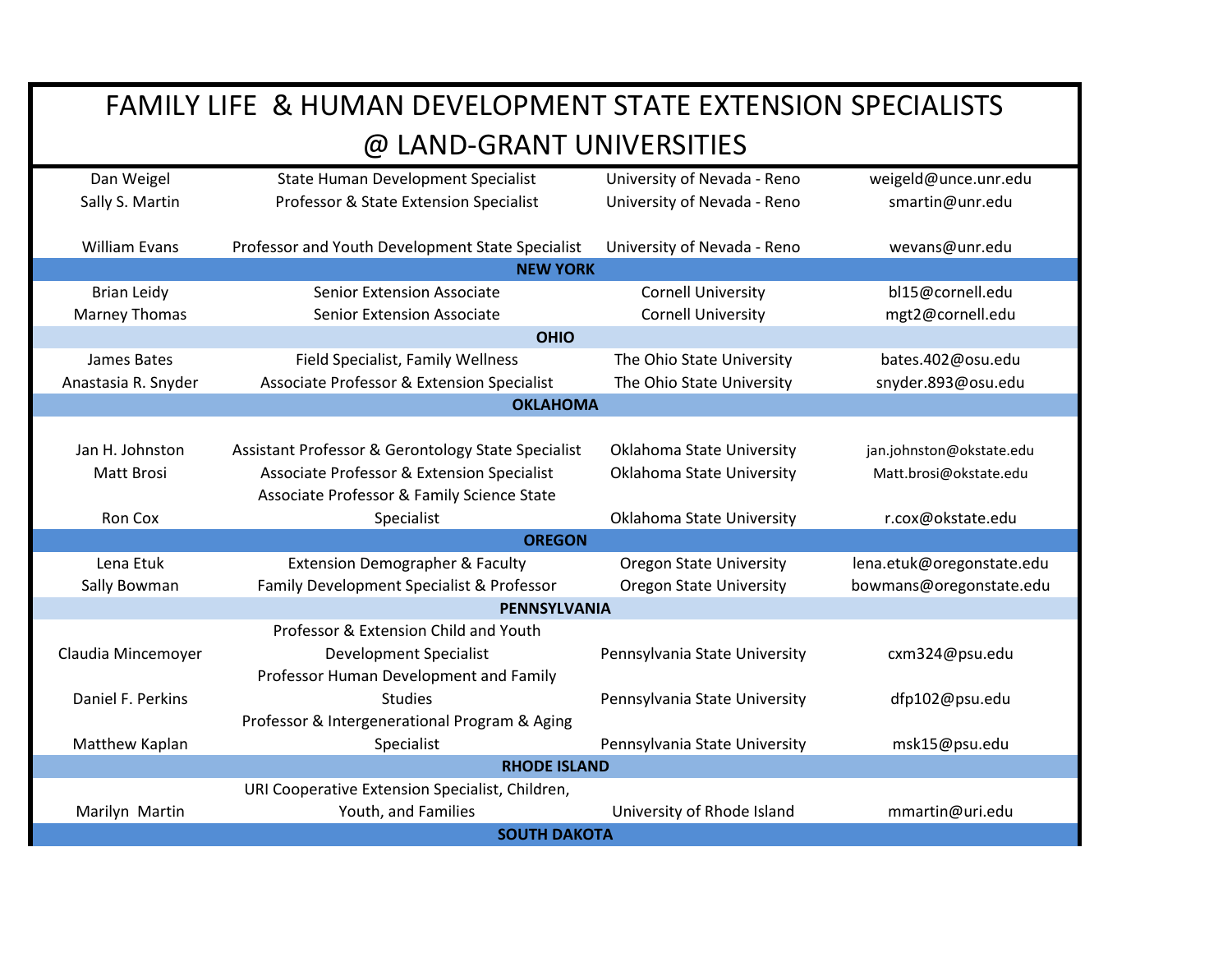|                                            | Associate Professor; SDSU Extension Specialist - |                                    |                            |  |
|--------------------------------------------|--------------------------------------------------|------------------------------------|----------------------------|--|
| Renee Oscarson                             | Gerontology                                      | South Dakota State University      | renee.oscarson@sdstate.edu |  |
|                                            | <b>TENNESSEE</b>                                 |                                    |                            |  |
| Leslie Speller-Henderson                   | <b>Extension Assistant Professor</b>             | <b>Tennessee State University</b>  | Ispeller@tnstate.edu       |  |
| Matthew J. Devereaux                       | Professor/Child Development Specialist           | University of Tennessee            | mdevereaux@utk.edu         |  |
| <b>Heather Wallace</b>                     | <b>Assistant Professor/Extension Specialist</b>  | <b>University of Tennessee</b>     | DrWallaceEXT@utk.edu       |  |
|                                            | <b>TEXAS</b>                                     |                                    |                            |  |
| Danielle Hairston-Green                    | Program Specialist                               | Prairie View A&M University        | Danielle.Green@ag.tamu.edu |  |
|                                            | Extension Program Specialist II - Gerontology &  |                                    |                            |  |
| Andrew B. Crocker                          | Health                                           | Texas A&M University               | abcrocker@ag.tamu.edu      |  |
|                                            | Associate Professor and Extension Parenting      |                                    |                            |  |
| Rick L. Peterson                           | Specialist                                       | Texas A&M University               | rlpeterson@ag.tamu.edu     |  |
|                                            | Associate Professor & Extension Child            |                                    |                            |  |
| Stephen D. Green                           | <b>Development Specialist</b>                    | Texas A&M University               | sdgreen@ag.tamu.edu        |  |
|                                            | <b>UTAH</b>                                      |                                    |                            |  |
| Brian Higginbotham                         | Associate Vice President of Extension            | <b>Utah State University</b>       | Brian.H@usu.edu            |  |
| Linda Skogrand                             | Professor, Extension Specialist                  | <b>Utah State University</b>       | linda.skogrand@usu.edu     |  |
| <b>VIRGINIA</b>                            |                                                  |                                    |                            |  |
|                                            |                                                  |                                    |                            |  |
| Novella J. Ruffin                          | Child, Family and Human Development Specialist   | Virginia State University          | nruffin@vsu.edu            |  |
| Crystal M. Tyler-Mackey                    | <b>Community Viability Extension Specialist</b>  | Virginia Tech                      | cmtyler@vt.edu             |  |
| Karen DeBord                               | Family and Human Development Specialist          | Virginia Tech                      | kdebord@vt.edu             |  |
| <b>VERMONT</b>                             |                                                  |                                    |                            |  |
| <b>Ellen Rowe</b>                          | Family & Youth Development Specialist            | University of Vermont              | ellen.rowe@uvm.edu         |  |
| Joan Vance                                 | <b>Foster and Kincare Specialist</b>             | University of Vermont              | Joan.Vance@uvm.edu         |  |
| <b>WASHINGTON</b>                          |                                                  |                                    |                            |  |
| Professor and Extension Family Development |                                                  |                                    |                            |  |
| Louise Parker                              | Specialist                                       | <b>Washington State University</b> | parker@wsu.edu             |  |
|                                            | Associate Professor Human Development &          | <b>Washington State University</b> |                            |  |
| Jane Lanigan                               | <b>Extension Specialist</b>                      | Vancouver                          | jlanigan@vancouver.wsu.edu |  |